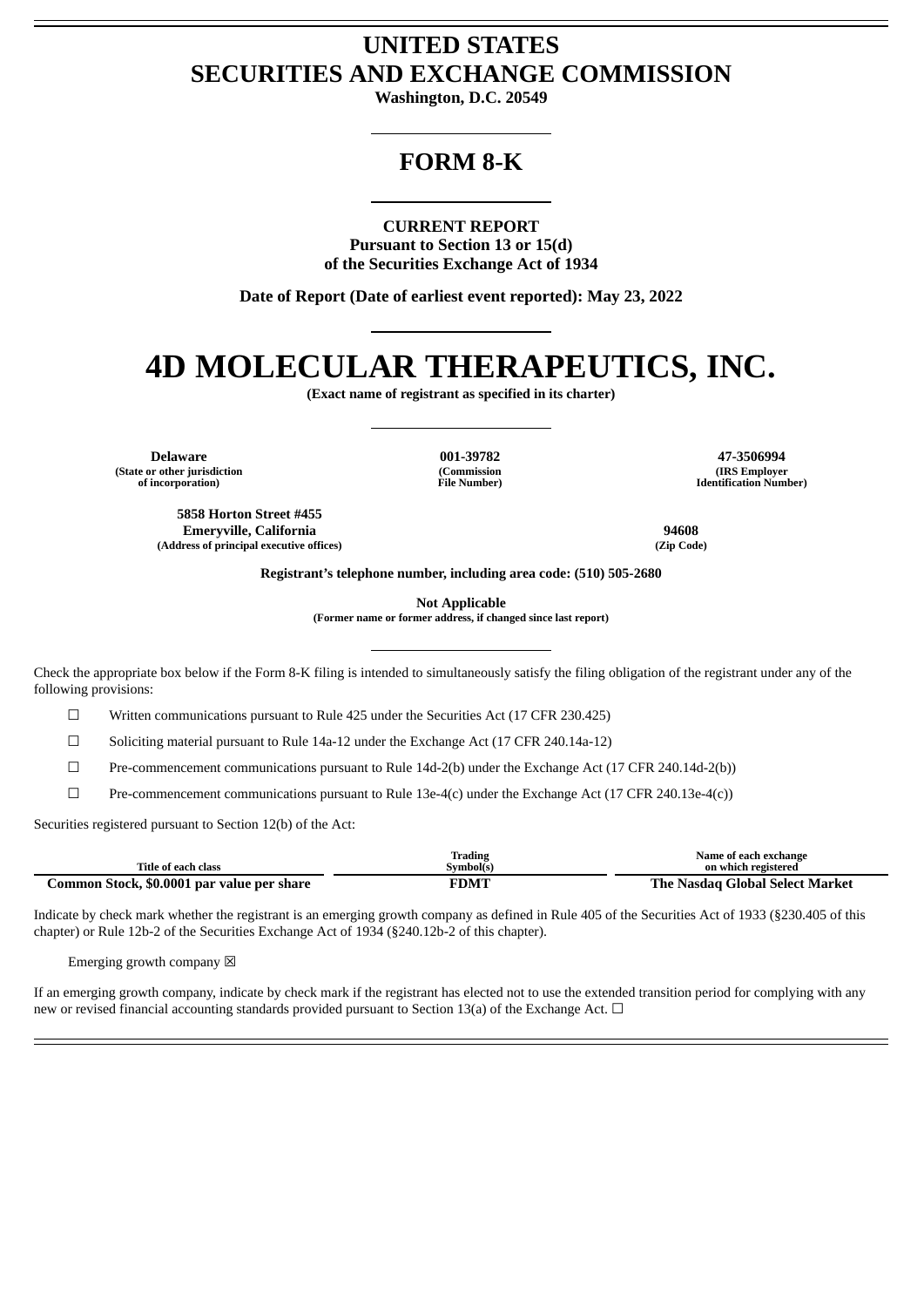#### **Item 5.07 Submission of Matters to a Vote of Security Holders.**

4D Molecular Therapeutics, Inc. (the "Company") held its 2022 Annual Meeting of Stockholders (the "Annual Meeting") on May 23, 2022 virtually via the internet. On March 28, 2022, the record date, there were 32,251,924 shares of the Company's common stock outstanding with each such share being entitled to one vote per share.

At the Annual Meeting, 27,300,458 shares of the Company's common stock were voted in person or by proxy for the two proposals set forth below, each of which is described in the Company's Definitive Proxy Statement on Schedule 14A filed with the U.S. Securities and Exchange Commission on April 13, 2022.

**Proposal 1.** The Company's stockholders elected by a majority of votes cast the Class II director nominees below to the Company's Board of Directors to hold office until the 2025 Annual Meeting of Stockholders or until their successors are elected.

|                                |            |           | <b>BROKER</b>    |
|--------------------------------|------------|-----------|------------------|
| <b>NOMINEE</b>                 | <b>FOR</b> | WITHHELD  | <b>NON-VOTES</b> |
| Jacob Chacko, M.D., MBA        | 22,743,786 | 2.475.579 | 2.081.093        |
| Susannah Gray, MBA             | 22,885,958 | 2.333.407 | 2.081.093        |
| Charles P. Theuer, M.D., Ph.D. | 16,744,107 | 8.475.258 | 2,081,093        |

**Proposal 2.** The Company's stockholders ratified the selection of PricewaterhouseCoopers LLP as the independent registered public accounting firm of the Company for its fiscal year ending December 31, 2022.

| <b>DOD</b><br>ЧUК                  | <b>A TNICT</b>     |                    |
|------------------------------------|--------------------|--------------------|
| .290.906<br>$\mathbf{a}$<br>$\sim$ | D. D. 1. D<br>いんエノ | $C = C$<br>ے بی بی |